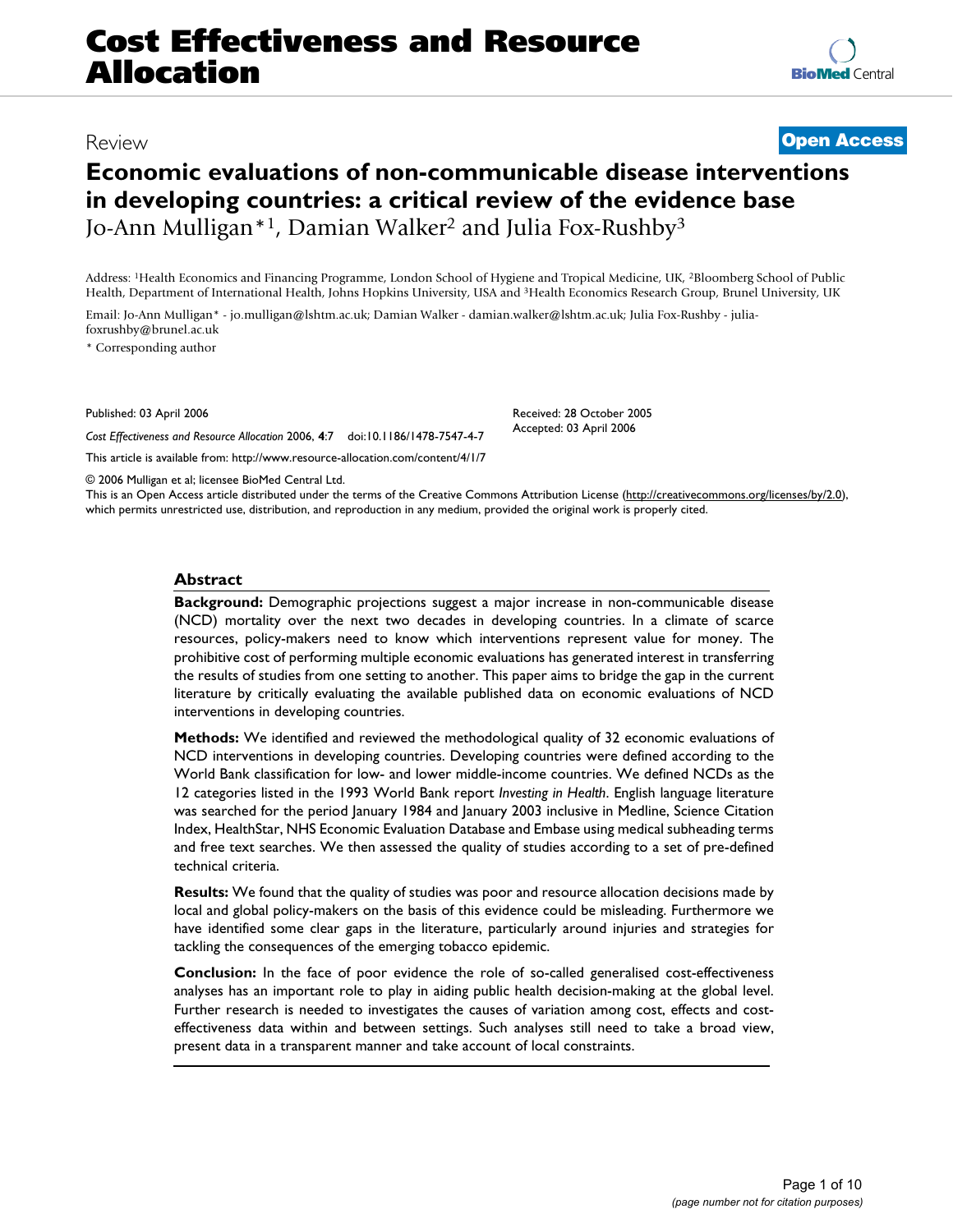## **Background**

The next two decades are predicted to see dramatic changes in the health needs of the developing world. Whilst developing nations are still struggling with the unfinished agenda of communicable diseases (in particular HIV/AIDS, malaria and tuberculosis) a major increase in NCD mortality is predicted, as depression, heart disease and cancer replace infectious diseases as the leading causes of disability and premature death [1]. The steep projected increase in the burden of NCDs worldwide is not only driven by demographic changes, but also by the rapidly increasing numbers of people who smoke or who are exposed to other risks such as obesity, physical inactivity and heavy alcohol consumption. Factors including rapid urbanisation and industrialisation are implicated in the increase in neuropsychiatric disorders such as depression and alcohol dependence.

Undoubtedly, estimates of the current and future burden of disease have stimulated the recognition of the importance of NCDs [2]. However, while information on the burden of disease can illustrate the magnitude of a disease, it provides no guidance in terms of how best to deal with it [3,4]. If decisions are to be made about where to direct scarce resources, policy-makers need to know which of the available interventions to tackle these diseases are the most efficient and equitable.

In 2000 WHO re-emphasised the role that cost-effectiveness analysis can have in identifying the interventions able to provide most health gain from available resources [5]. Cost-effectiveness analyses have also been included in sectoral allocation exercises for countries seeking health sector loans from the World Bank. However, these have occurred only in a limited number of countries and with a limited number of interventions [6]. Hence there is an urgent need to establish which interventions are costeffective in developing country settings. Given the expense of such exercises, the capacity to undertake analyses and the role of international and bi-lateral agencies in funding the evaluation and provision of interventions, there is also much interest in being able to generalise the models and findings from economic evaluations across developing countries.

Given the increasing importance of economic evaluation as a decision-making tool, it is imperative that the quality of evaluations undertaken is monitored. Two reviews of the quality of studies aimed at parasitic and communicable diseases found that few published economic evaluations had been performed, diseases and geographical areas had been neglected and for the most part the quality of studies was poor [7,8]. However, the quality of existing evaluations of NCD interventions in developing countries has never been systematically evaluated, hence very little is known about the existing evidence base. Although Jamison et al. reviewed the available literature on NCDs in 1993, no systematic attempt was made to evaluate the methodological quality of the studies [9].

This paper has three objectives: to critically appraise approaches taken in costing and the assessment of outcomes, as well as methods of analysis and interpretation; to consider the quality of the evidence concerning the efficiency of NCD interventions and its potential contribution to decision-making; and to examine the applicability of best practice in economic evaluation of NCDs in developing country settings.

## **Methods**

The review sought to identify published economic evaluations of interventions aimed at NCDs in developing countries. Developing countries were defined according to the World Bank classification for low- and lower middle-income as having a gross national income of less than \$9,205 per capita. We defined NCDs as the 12 categories listed in the 1993 World Bank report *Investing in Health* (cancer, cardiovascular, diabetes, neuropsychiatric, nutritional, oral health, digestive diseases, respiratory, sense organ, congenital abnormalities, genitourinary, muskoskeletal) plus unintentional and intentional injuries [10]. English language literature was searched for the period January 1984 and January 2003 inclusive, in Medline, Science Citation Index, HealthStar, NHS Economic Evaluation Database and Embase using medical subheading terms and free text searches (See Table 1). We also used reviews of economic evaluations of NCD interventions [9- 11]. Finally, we contacted experts in the field for further references. Since this was a review of the published literature we did not search the 'grey' literature.

Our first search yielded 273 items. After reviewing the titles and abstracts to reject any from high-income countries, 61 articles appeared to match our inclusion criteria.

#### **Table 1: Search strategy**

<sup>1</sup> Medline, HealthStar, PreMedline and PubMed

Thesaurus **cost-benefit analysis** [all subheadings] **combined with** thesaurus: Malignant Neoplasms, Cancer, Diabetes, Nutritional and endocrine, Neuropsychiatric, Sense organ, Cardiovascular, Respiratory, Digestive, Genitourinary, Musculoskeletal, Congenital abnormalities, Oral health, Injuries.

<sup>2</sup> Medline, HealthStar, NEED, King's Fund Library database, Science Citation Index (SCZZ), Social Science Citation Index (SSCI), Embase (EMZZ) Text searches: cost\* and benefit\*; cost\* and effect\*; and cost\* and utility\* **in combination** with the above diseases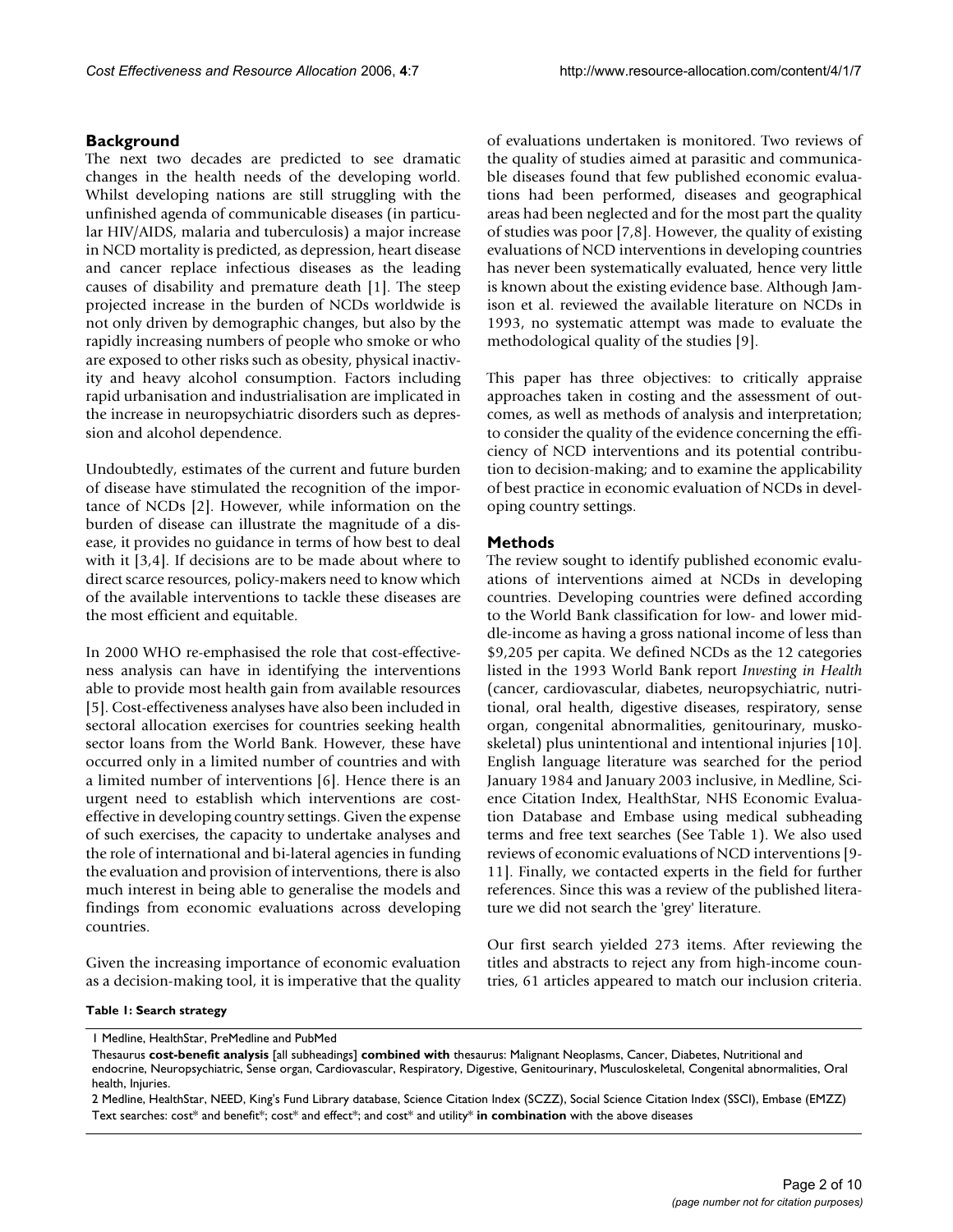| Region                          | Number of papers* | %   | Burden of disease (hundreds of thousands of DALYs lost) <sup>**</sup> | %   |
|---------------------------------|-------------------|-----|-----------------------------------------------------------------------|-----|
| Sub-Saharan Africa              | 14                | 44% | 1050                                                                  | 18% |
| Asia and other Islands          | п                 | 34% | 1040                                                                  | 18% |
| Latin America and the Caribbean |                   | 13% | 689                                                                   | 12% |
| India                           |                   | 9%  | 1714                                                                  | 29% |
| China                           |                   | 6%  | 1431                                                                  | 24% |
| Total                           | 34                | 100 | 5924                                                                  | 100 |

**Table 2: Comparison between the number of papers published by region and regional estimates of the burden of non-communicable disease**

\* Some papers performed multiple analyses and/or used multiple sources of data etc. Therefore, the presentation of results may suggest that there are more than 32 papers, which is not the case.

\*\*Source: World Development Report 1993 [10]

These papers were obtained and reviewed but nearly half (n = 29) were subsequently excluded because they were: review articles, editorials or letters  $(n = 15)$ ; cost analyses with no details on effects ( $n = 7$ ); or cost-outcome analyses and hence not full economic evaluations  $(n = 7)$  [12].

A set of review questions was developed based on Drummond et al.'s checklist which covered background questions (e.g. country, disease, intervention) and technical characteristics (perspective adopted, covering aspects of cost, outcomes and types of analysis/interpretation) [12].

## **Results**

## *Background characteristics*

We identified 32 articles published in 19 journals between the years 1984 and 2003 [13-44]. Most articles were published in a country or regional based journal, e.g. *East African Medical Journal* and the *South African Medical Journal* rather than more general journals such as *The Lancet*. Costeffectiveness studies were the main study type  $(n = 23)$  followed by cost minimisation  $(n = 8)$ , cost utility  $(n = 1)$ 

#### **Table 3: Study focus**

and cost-benefit analyses  $(n = 1)$ . It is worth noting that although several papers described themselves as cost-benefit analyses, they were in fact cost-effectiveness studies because health benefits had not been valued in monetary units. Table 2 shows that the majority of studies were carried out in Asia ( $n = 16$ ) and sub-Saharan Africa ( $n = 14$ ) with only five considering the Americas.

Table 3 shows that the papers covered a broad range of disease groups. The most common focus was nutritional disorders  $(n = 8)$  followed by half the number of papers on cardiovascular and neuropsychiatric diseases. Table 3 also shows that the majority of studies concentrated on treatment ( $n = 23$ ) rather than prevention ( $n = 8$ ) or diagnosis  $(n = 7)$ . Within this classification there was a range of interventions. For example, interventions with a treatment focus included the evaluation of a new drug or a surgical technique  $(n = 9)$  and the management of a disease such as diabetes or epilepsy in different settings ( $n = 6$ ). Of the eight studies which examined preventive strategies, three examined nutritional interventions to prevent vita-

| Focus                    | Diagnosis | Prevention | Treatment | Number of papers* |
|--------------------------|-----------|------------|-----------|-------------------|
| Nutritional              |           |            |           |                   |
| Cardiovascular           |           |            |           |                   |
| Neuropsychiatric         |           |            |           |                   |
| Cancer                   |           |            |           |                   |
| Injury/Trauma            |           |            |           |                   |
| Digestive                |           |            |           |                   |
| Genitourinary            |           |            |           |                   |
| Respiratory              |           |            |           |                   |
| Sense organ              |           |            |           |                   |
| Congenital abnormalities |           |            |           |                   |
| <b>Diabetes</b>          |           |            |           |                   |
| Muskoskeletal            |           |            |           |                   |
| Oral health              |           |            |           |                   |
| Other surgical           |           |            |           |                   |
| Number of Papers*        |           | 8          | 23        |                   |

\* Some papers performed multiple analyses. Therefore, the presentation of results may suggest that there are more than 32 papers, which is not the case. For this reason the sum of rows and columns does not always equal the number of papers.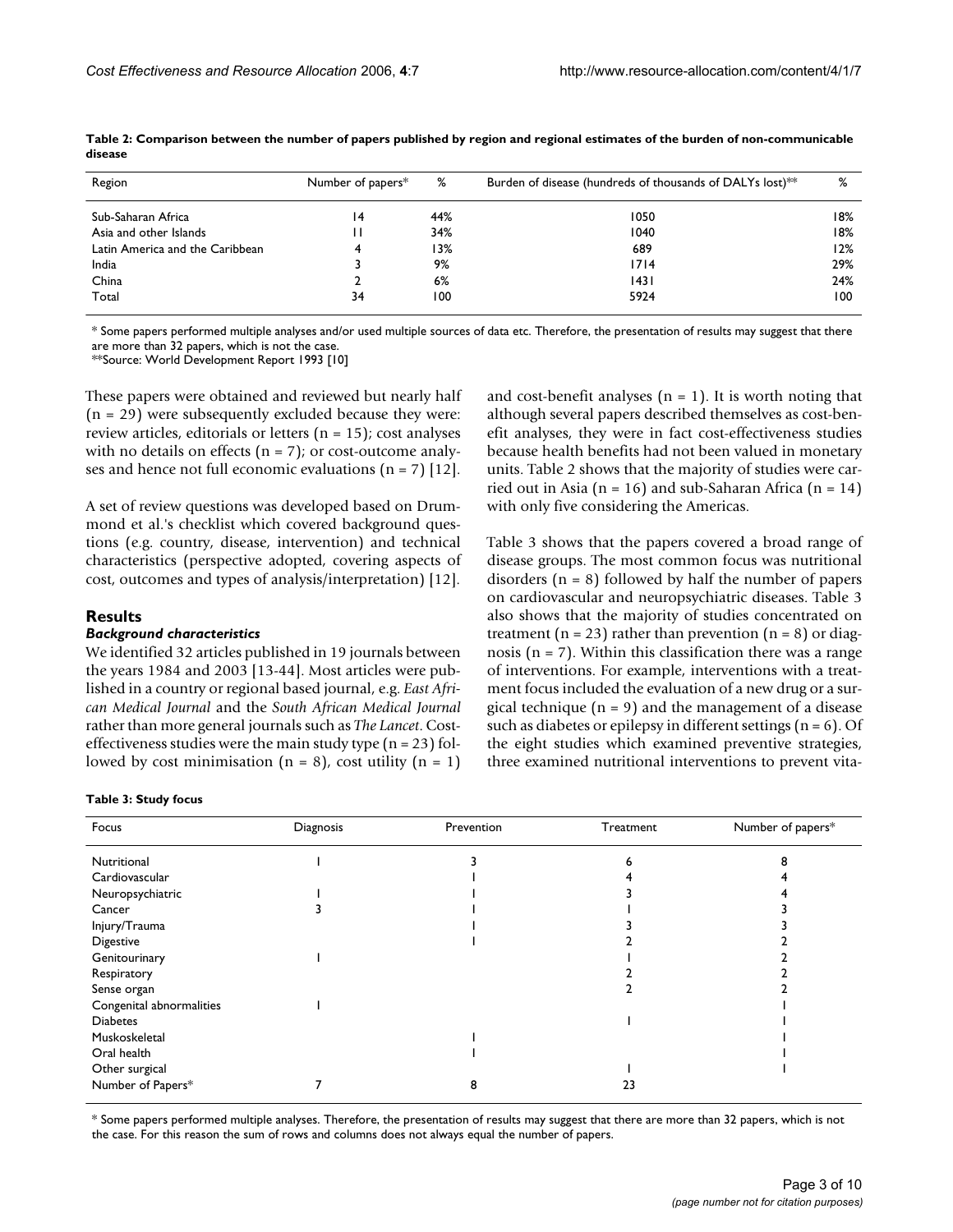min deficiency, two studies examined the impact of antismoking strategies (both as part of a broader package of interventions) and one study looked at legislation to prevent road traffic injuries. Other examples included a school based dental programme and a home-visiting scheme for psychiatric patients. The seven studies with a diagnostic focus included cancer screening interventions  $(n = 3)$ , and studies which examined the diagnosis of sickle cell anaemia and renal failure  $(n = 2)$ .

It was not possible to determine the source of funding for eight studies. Where it was possible to deduce the source of funding, public sponsorship was overwhelmingly the most common  $(n = 23)$ . Among public funding bodies were national governments ( $n = 15$ ); international organisations such as the World Health Organization (WHO) and the World Bank  $(n = 3)$  and non-governmental organisations or charitable foundations ( $n = 2$ ). Private support from a pharmaceutical company was stated in one paper.

## *Technical characteristics*

#### *Perspective*

Relatively few authors stated the perspective of their paper explicitly. However it was possible to infer the perspective of all papers after examining the costs included. The health care provider was the perspective most often used  $(n = 25)$ . One study took the perspective of both the provider and patients, and one study examined patient costs only. Any study that also included indirect costs or benefits was defined loosely as having taken a societal perspective and, using this definition, five studies took this perspective.

### *Costs*

With one exception,[23] all studies in the review included some direct health care provider costs, although the scope of these varied enormously. Often authors simply included the costs of the intervention(s) under study and assumed all other costs (such as overheads) to be the same. Other studies were more comprehensive and included overhead costs and capital costs. Occasionally the total cost of an intervention was cited but it was impossible to determine what was included in the estimate. Three papers explicitly considered donated inputs. For the five studies that took a societal perspective, indirect costs consisted of wage losses due to morbidity and mortality and time spent seeking treatment.

Many studies used actual expenditure data  $(n = 17)$  as their source of data. Seven studies used published sources to generate cost estimates sometimes supplemented with expert opinion. Two studies used expert opinion only. Sometimes, however, it was not possible to see exactly how costs were derived  $(n = 6)$ .

The majority of studies  $(n = 17)$  appeared to use an 'ingredients' costing approach where costs were broken down between the main cost components such as vehicles, salaries and consumables. Fewer  $(n = 5)$  used an 'activity' based approach, by identifying specific tasks such as programme and therapy costs. Two studies appeared to use some combination of the two and it was not possible to discern the approach for eight papers as only the final total costs were provided. Regardless of the approach taken, most papers ( $n = 21$ ) presented aggregated cost information so it was impossible to ascertain whether all the previously identified costs had been measured. Only seven studies provided details of resources consumed in physical units, such as numbers of staff employed or time spent on a particular activity.

#### *Valuation of costs*

The costs of donated inputs, such as people's time, was generally valued using unskilled or minimum wage rates. All of the studies used market prices of one form or another to value the costs of interventions but none discussed the possibility that these prices may not fully reflect the opportunity cost of resources. Currencies included: US dollars ( $n = 12$ ); UK pounds ( $n = 1$ ) with the remaining studies using local currencies ( $n = 16$ ). In addition, three studies quoted costs in both US dollars and the local currency. The possibility that exchange rates may not always reflect the true economic costs and benefits of importing and exporting was addressed by one study, which noted the potential impact of local import duties on equipment costs [21].

#### *Consequences*

Primary data were generated by epidemiological studies, including experimental (i.e. randomised controlled trials) and quasi-experimental (i.e. intervention versus control but not randomised, or before-and-after)  $(n = 14)$  and observational studies  $(n = 9)$ . Studies using secondary data  $(n = 9)$  generally used published data from other studies and generated results using decision tree analysis or other basic modelling techniques such as applying a published mortality rate to the study population.

Papers presented a range of outcome measures ranging from impact on process to final outcomes. Process (e.g. length of stay, hospitalisation rate) or intermediate casespecific outcome measures (e.g. number of cases of cancer detected) were presented in every paper. The most frequently presented final outcome measures were impact of an intervention on morbidity e.g. cases prevented  $(n = 23)$ and mortality e.g. deaths averted or life years gained (n = 8). Only one study used a measure of effects combining quantity and quality of life (disability adjusted life years (DALYs)), the calculation of which was based on local (Nepalese) life expectancies, utility values derived in Can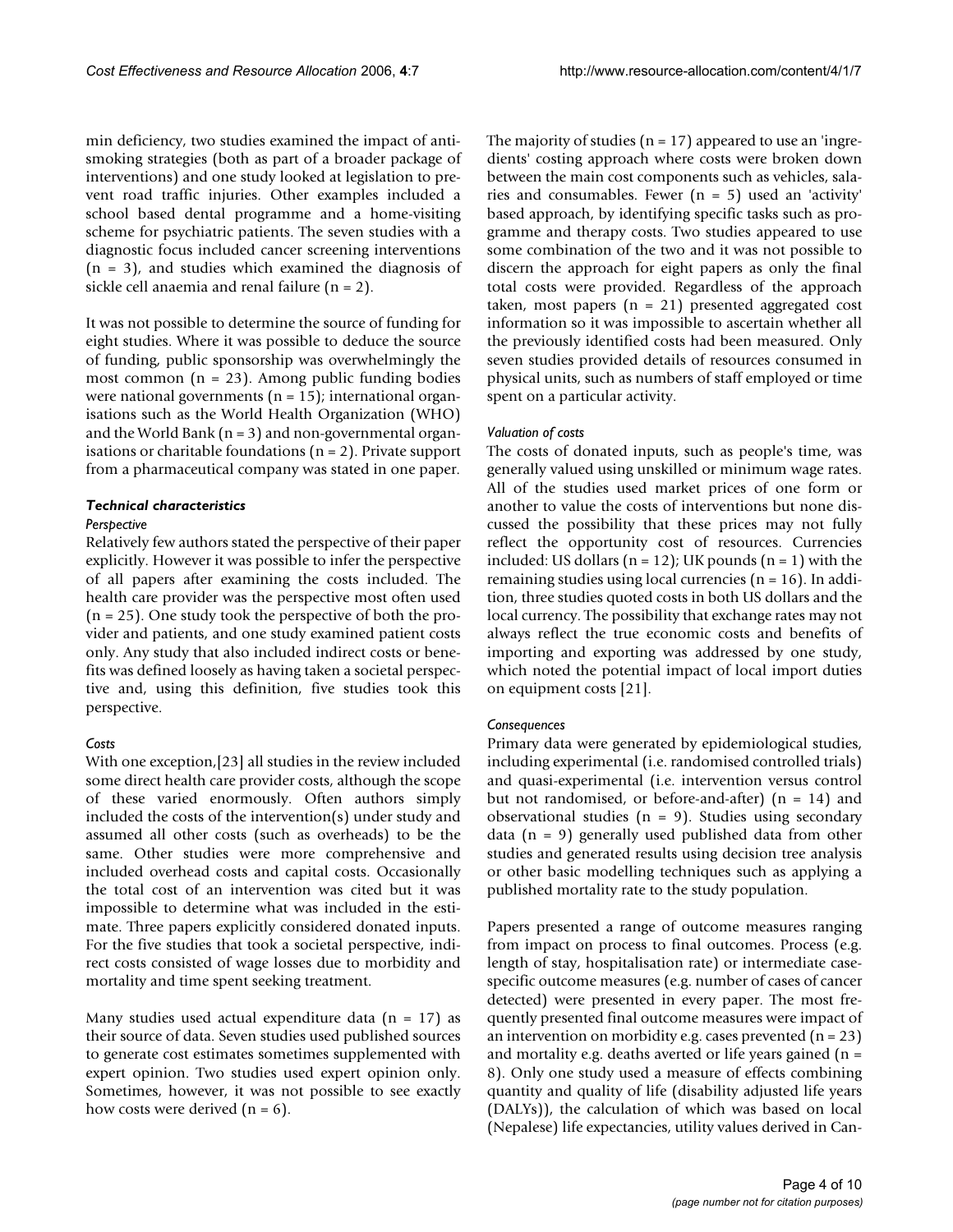ada, and unpublished studies on visual acuity following treatment [29]. Finally, one study expressed outcomes in terms of monetary units, by estimating the impact of correcting iron deficiencies on the productivity of agricultural workers [26].

## *Types of analyses and interpretation of results*

The most frequently used summary measure for costeffectiveness and cost-utility analyses was average costeffectiveness ratios ( $n = 20$ ). Three studies also examined the additional costs and benefits associated with shifting to a competing alternative using incremental analysis to estimate incremental cost-effectiveness ratios. As costminimisation analyses compare interventions that have the same effect, the eight cost-minimisation analyses in the review used either least cost or net savings as their summary measure. The cost-benefit analysis used a benefit/cost ratio as its summary measure.

The mean duration of interventions studied was 1.6 years (range: 1 month – 5 years) and whilst the mean analytic horizon was longer at 3.6 years (range: 1 month – 33 years), the majority of papers  $(n = 18)$  analysed costs and effects for one year or less. It was impossible to ascertain the time horizons for three papers. Given that the majority of studies adopted an annual time horizon, discounting was effectively ignored by most papers. However, of the 11 papers with differential timing, only three papers used a discount rate; two papers used a rate of 3 per cent and one used a rate of 10 per cent.

Less than half  $(n = 14)$  of the papers undertook any kind of sensitivity analysis to assess the robustness of their findings to assumptions about input parameters or model structure. Of these, one-way sensitivity analysis was the most common technique (n = 12). Two studies used threshold analysis and one performed a multi-way analysis. None considered the structure of the model. Some studies ( $n = 5$ ) provided reasons for the choice of sensitivity analysis. For instance, one study stated that there were uncertainties about most of the values used to calculate the cost-effectiveness ratios [27]. Another indicated that data in the baseline analysis that had to be estimated was subsequently tested using sensitivity analysis [25]. A further study examined the impact of bias introduced by non-randomisation of the study group [33]. More often, however, studies stated that a sensitivity analysis was undertaken to confirm the 'robustness of the results' but justifications for the particular methods of analysis or the choice of variables to alter was not always clear.

Only four studies (13% of papers) explicitly mentioned the likely impact of implementing the intervention on the annual total health budget. Another eight mentioned issues of affordability but only in very brief terms, for

example by noting simply that the available budget should be taken into account (but without providing any details), or by questioning the sustainability of a novel service such as a mobile cervical cytology screening service where there are already established health services [16].

The costs and effects of interventions and their alternatives can potentially vary greatly from one context to another. The extent to which the results or models from economic evaluations are generalisable to other settings is thus important to consider. Although many papers  $(n =$ 13) made an attempt to address this issue, efforts were largely confined to simply stating the limitations of the study, such as whether randomisation was employed or noting one or two facts about the study site which might limit generalisability to other contexts. One paper argued that the result for the country in question (Nepal) might be more expensive than other countries because of high transportation costs due to the difficult terrain [27]. Another study from Sri Lanka argued that the presence of higher socio-economic groups and greater private medical insurance coverage might limit the generalisability of their results [31]. Overall, of the 13 papers that mentioned generalisability issues, five stated that results were not generalisable to other settings while only one explicitly claimed that the methods and interpretation should be generalisable to other settings [22].

## **Discussion**

We could identify only 33 economic evaluations aimed at NCDs published between 1984 and 2003 with 26 of these published in the years following the 1993 World Development Report. It is roughly equivalent to one study per four developing countries and is less than a quarter of the number found in a similar review for communicable diseases [7]. However, we do recognise the following limitations: the search was confined to English language publications only; and it excluded unpublished and 'grey' literature domain. On the other hand, we wanted to capture material that was likely to be relatively easily accessible to decision-makers in developing countries.

The above notwithstanding, we believe our findings represent an alarming paucity of evidence and reflect the concerns of others in the field that there is a gap in NCD research in developing countries. Mendis et al suggest that "fragile research capacity, inadequate financial investment, langauge barriers and exclusions of journals edited in developing countries in MEDLINE are some of the factors that probably contribute to this situation" [45]. We are inclined to agree with this view.

Viewing the proportions of papers alone in relation to the burden of disease suggest that injuries are particularly under-represented relative to nutritional disorders (see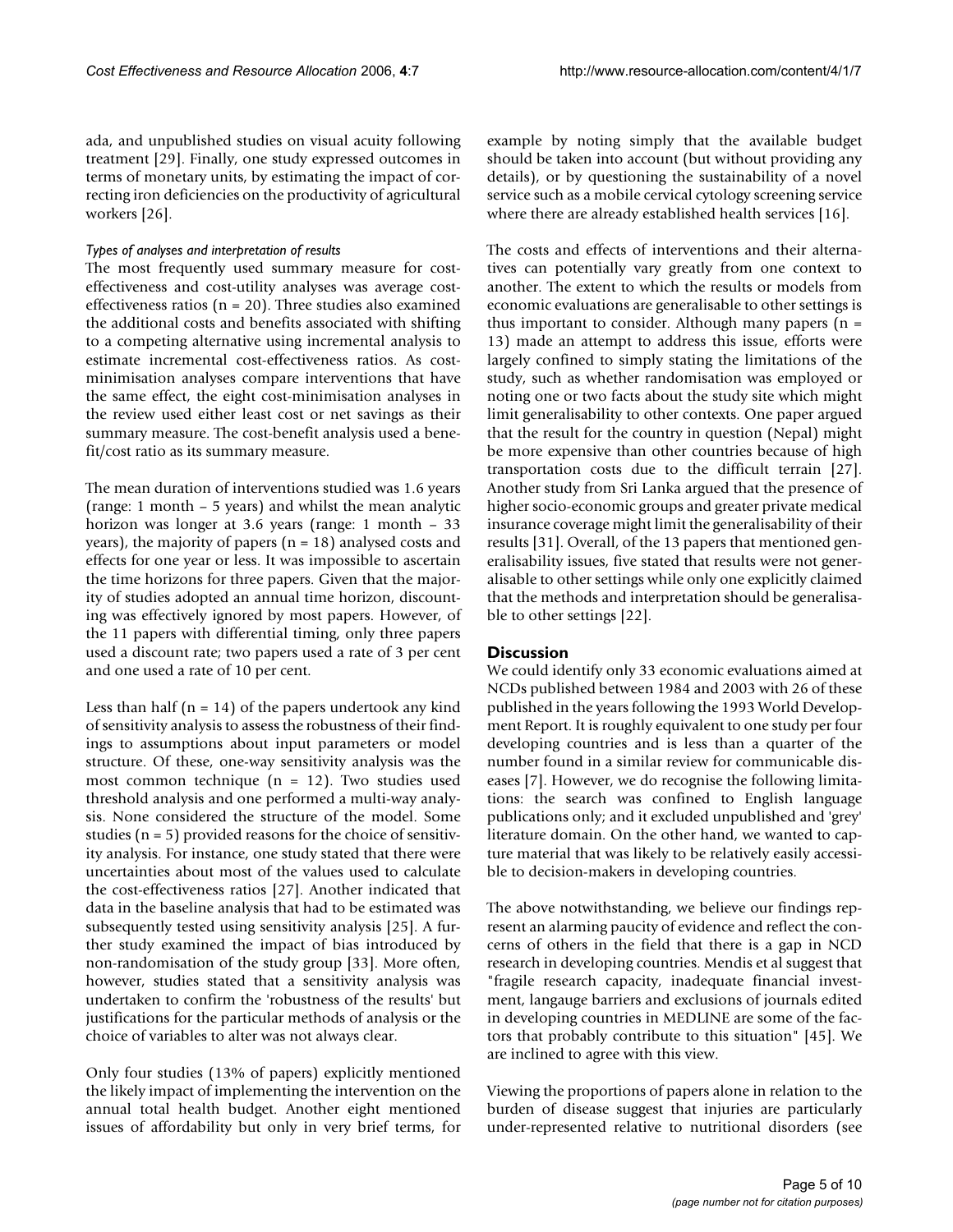|                          | Proportion of<br>papers with<br>focus | Proportion of NCD<br>DALYs in low and<br>middle income<br>countries, 1990* |
|--------------------------|---------------------------------------|----------------------------------------------------------------------------|
| Nutritional              | 23%                                   | 6%                                                                         |
| Cardiovascular           | 11%                                   | 16%                                                                        |
| Neuropsychiatric         | I I %                                 | 18%                                                                        |
| Cancer                   | 9%                                    | 9%                                                                         |
| Injury/Trauma            | 9%                                    | 28%                                                                        |
| Digestive diseases       | 6%                                    | 5%                                                                         |
| Genitourinary            | 6%                                    | 2%                                                                         |
| Respiratory              | 6%                                    | 7%                                                                         |
| Sense organ              | 6%                                    | 2%                                                                         |
| Congenital abnormalities | 3%                                    | 3%                                                                         |
| <b>Diabetes</b>          | 3%                                    | 1%                                                                         |
| Muskoskeletal            | 3%                                    | 2%                                                                         |
| Oral health              | 3%                                    | 1%                                                                         |

#### **Table 4: Study focus and burden of disease**

\* Source: World Health Report 1999 [57] (Annex Table 3). Expressed as a proportion of DALYs attributable to: NCDs, nutritional deficiencies and injuries

Table 4) and that, geographically, sub-Saharan Africa and Asia are over-represented relative to India and China in terms of the number of studies published (see Table 1). However, this takes no account of the expenditure on interventions in these areas and the disease categories mask gaps in specific intervention areas. For example, only two studies [17,42] looked at anti-smoking interventions and in both cases these interventions were not the main focus of the analysis. This is despite predictions of an emerging tobacco epidemic influencing both cardiovascular diseases and cancer. Similarly, we could find only three studies aimed at injury or trauma [21,22,36] and only one of these [22] looked at prevention rather than treatment. Overall, it seems that the existing evidence base from developing countries is very unlikely to be able to challenge effectively any resource allocation decisions made on the basis of burden of disease estimates without a great deal more investment in the number of economic evaluations across countries and health interventions.

The studies reviewed here raise a further question concerning the extent to which we might expect differences in the number of studies aimed at non-communicable diseases compared to communicable diseases in developing countries. There are several reasons why this might be the case. First, inevitably, focus at the national and international level remains on the unfinished agenda of communicable disease. Second, many NCD interventions such as cancer prevention and screening are complex and currently still unaffordable in developing countries. Equally, many cost-effective NCD interventions emphasise life style and preventive interventions, but these tend to be aimed at older people. Arguably this group are not given as high a priority by funders of evaluations compared to the target group of many communicable disease interventions: children and pregnant women. These reasons go some way to explain the paucity of data and emphasise why there is perhaps a greater need to increase the methodological rigour of the few studies that are undertaken in this area.

However, to simply invest in increasing the number of economic evaluations requires careful consideration as our review has highlighted a number of concerns with the existing evidence base that resonate with the findings of other reviews [7,46-48]. At times studies are opaque, miss opportunities to facilitate decision-making and give almost no consideration to the generalisability of results or models to other countries. We explain our reasoning for each below along with the implications.

#### *Too many studies are opaque*

The basic tasks of any economic evaluation are to identify, measure, value and compare the costs and consequences of the alternatives being considered. Ideally, utilisation data should be presented alongside average cost data in order for readers to see how total costs are constructed [49]. However the lack of transparency in many of the studies meant it was impossible to ascertain what authors had actually done. For example, six studies did not cite the source of cost data and in many studies price and quantity data were aggregated so it was not always clear whether all appropriate costs were measured and valued. In others it was not clear whether the full range of costs were considered because inadequate descriptions of the range of alternatives were provided. Relatively few studies considered the possibility of costs falling on patients and their caregivers, even though these costs are potentially important and their inclusion could change overall recommendations [50].

The main implication of these findings is that the internal validity of many papers could not be judged. Should decision-makers therefore not use such results? Whilst we may want to conclude 'yes', given the paucity of data it seems unlikely that there are many good alternatives and it may be better to have partially informed estimates or adjusted estimates than no estimates at all.

## *Few findings are interrogated rigorously for their own setting*

We found little critical examination of findings in relation to the study site. Over half of papers undertook no sensitivity analysis at all. In reality, however, every evaluation will contain some degree of uncertainty or imprecision. Differences in the perspective of an analysis, alternative methodological approaches or assumptions used to derive estimates of costs and outcomes, may have dramatic effects on the results. Of those that did undertake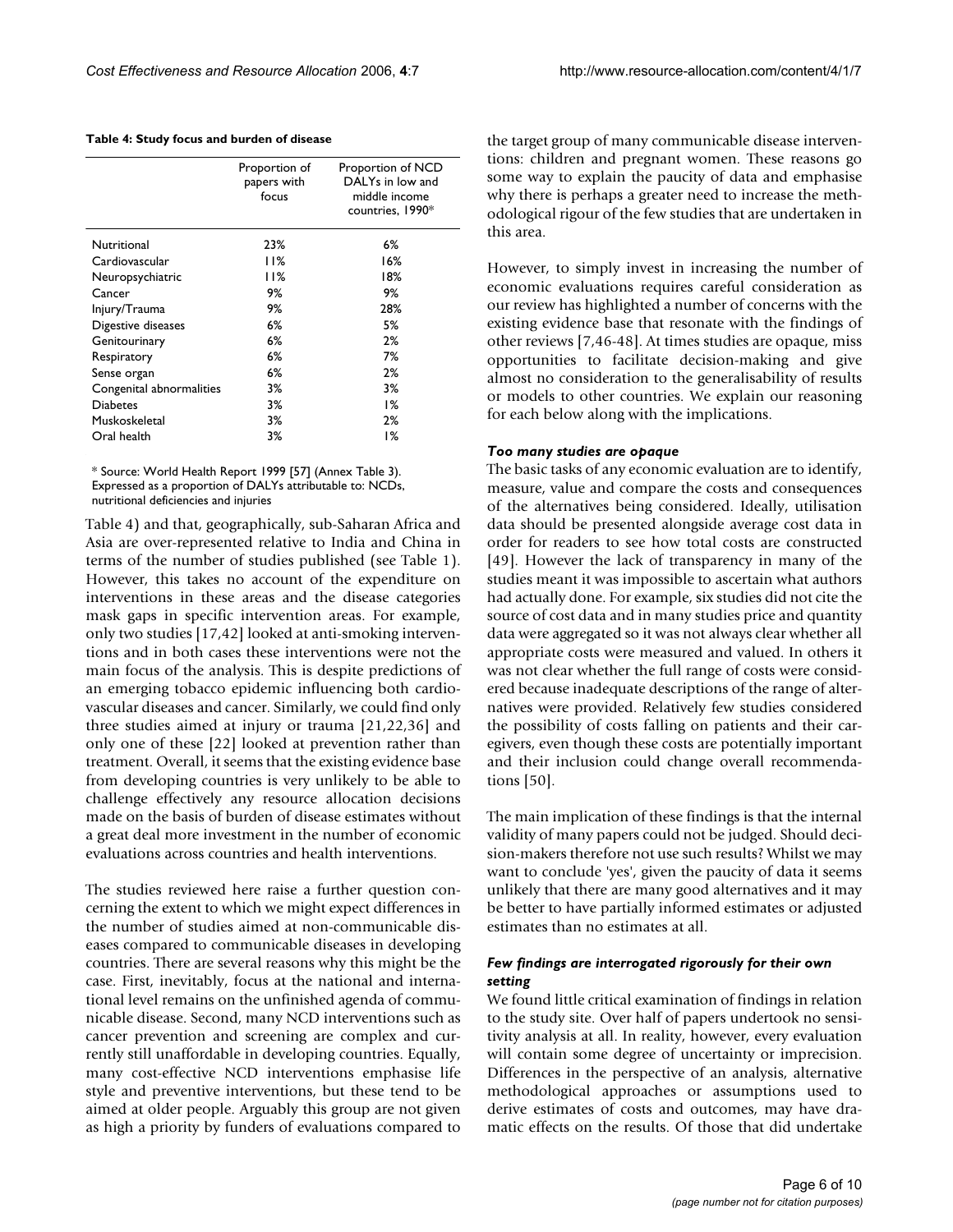sensitivity analysis, simple one-way analysis was the main method used, with only two studies developing this to a threshold analysis. Whilst one-way sensitivity analysis is helpful in understanding the impact of assumptions about individual variables, by itself it is an under-estimate of how uncertain the estimated overall cost-effectiveness ratio actually is. Various forms of multi-way sensitivity analysis offer a relatively easy route to a qualitative exploration of the uncertainty concerning parameter inputs [51]. with statistical analyses available for calculating confidence intervals/ellipsoids [52,53]. Finally, it was also notable that no paper questioned or examined the impact of the structure behind, or process of developing, the implicit or explicit models of cost-effectiveness.

## *Opportunities to facilitate decision-making are often lost*

A critical choice in the application of economic analyses to aid resource allocation is the choice of outcome measure. All studies used some form of process or intermediate case-specific units as a measure of effect. While this is acceptable for assessing technical efficiency (which is concerned with how best to meet a given objective at least cost) it does not help in choosing how to allocate resources across different programmes with different outcomes because like cannot be compared with like. It does not facilitate a sectoral perspective to be taken where the costs and effectiveness of all possible interventions are compared in order to select the mix that maximises health or some other objective function for a given set of resource constraints. This problem is compounded given the lack or transparency of reporting the source of data and disaggregated effects, as other evaluators are unable to make the link between disease averted and gains in health or

|  |  |  | Table 5: Factors influencing variation in cost-effectiveness |  |  |  |
|--|--|--|--------------------------------------------------------------|--|--|--|
|  |  |  |                                                              |  |  |  |

welfare. If, as predicted, the burden of NCDs rises in relation to the already considerable burden of communicable diseases then choices will need to be made between options across the disease spectrum.

Thus the challenge is for economic evaluations to use outcome measures that facilitate comparisons across the health sector. Deaths averted or life years gained, presented in 25% of papers, were the main outcome measures comparable across diseases and health interventions. However, as NCDs rise in relation to communicable disease, measuring only deaths averted may underestimate health gain from interventions to prevent or treat NCD as a significant impact may be realised in terms of quality of life and not only quantity of life.

The scant attention paid to issues of affordability and sustainability are also worrying. In particular in developing countries, where significant proportions of inputs may be imported or donated, it is important to estimate the current and potential future financial costs. Very few contrasted the economic costs of introducing a new programme on overall health expenditure or considered separately the cost of introducing and running a new programme.

## *Generalisability*

Ultimately, a good study should help the user interpret the results for use in other settings. However, the majority of papers avoid considering the generalisability of their results and models or simply state that their results either are, or are not, relevant to other settings or countries but produce no supporting evidence. Many studies also

| Influencing factor                                     | <b>Examples</b>                                                                                                                                                              |
|--------------------------------------------------------|------------------------------------------------------------------------------------------------------------------------------------------------------------------------------|
| Epidemiological environment                            |                                                                                                                                                                              |
| Prevalence of condition                                | Screening and referral programs for breast cancer                                                                                                                            |
| Incidence of condition                                 | Preventive measures for many injuries                                                                                                                                        |
| Existence of competing risks of synergisms             | Some surgical interventions: among the very young or elderly, competing risks reduce the<br>cost-effectiveness of some targeted interventions                                |
| Individual characteristics                             |                                                                                                                                                                              |
| Age                                                    | Cancer treatment: more cost-effective for younger patients                                                                                                                   |
| Tendency to compliance                                 | Anti-hypertensive medication                                                                                                                                                 |
| Tendency to self-refer                                 | Diabetes control                                                                                                                                                             |
| Level of risk factors                                  | Hypertension and hyperlipdemia                                                                                                                                               |
| Individual variation in values                         | Attitude toward disability relative to risk of death; can lead to individual differences in<br>intervention effectiveness                                                    |
| System characteristics                                 |                                                                                                                                                                              |
| Local costs of non-traded inputs to health care system | Real costs of care intensive interventions (such as hospitalisation after trauma) are low<br>where wages are low, because most health care personnel are relatively immobile |
| Generalised systemic competence                        | Cost-effectiveness at the margin of some interventions in a system with a low level of<br>professionalism and capacity may be much higher than in more developed systems     |
| Discount rate                                          | Where discount rates are high, interventions with payoffs well into the future (such as<br>treatment of obesity) become relatively less attractive.                          |

Source: adapted from Table 1–4 in Jamison [54].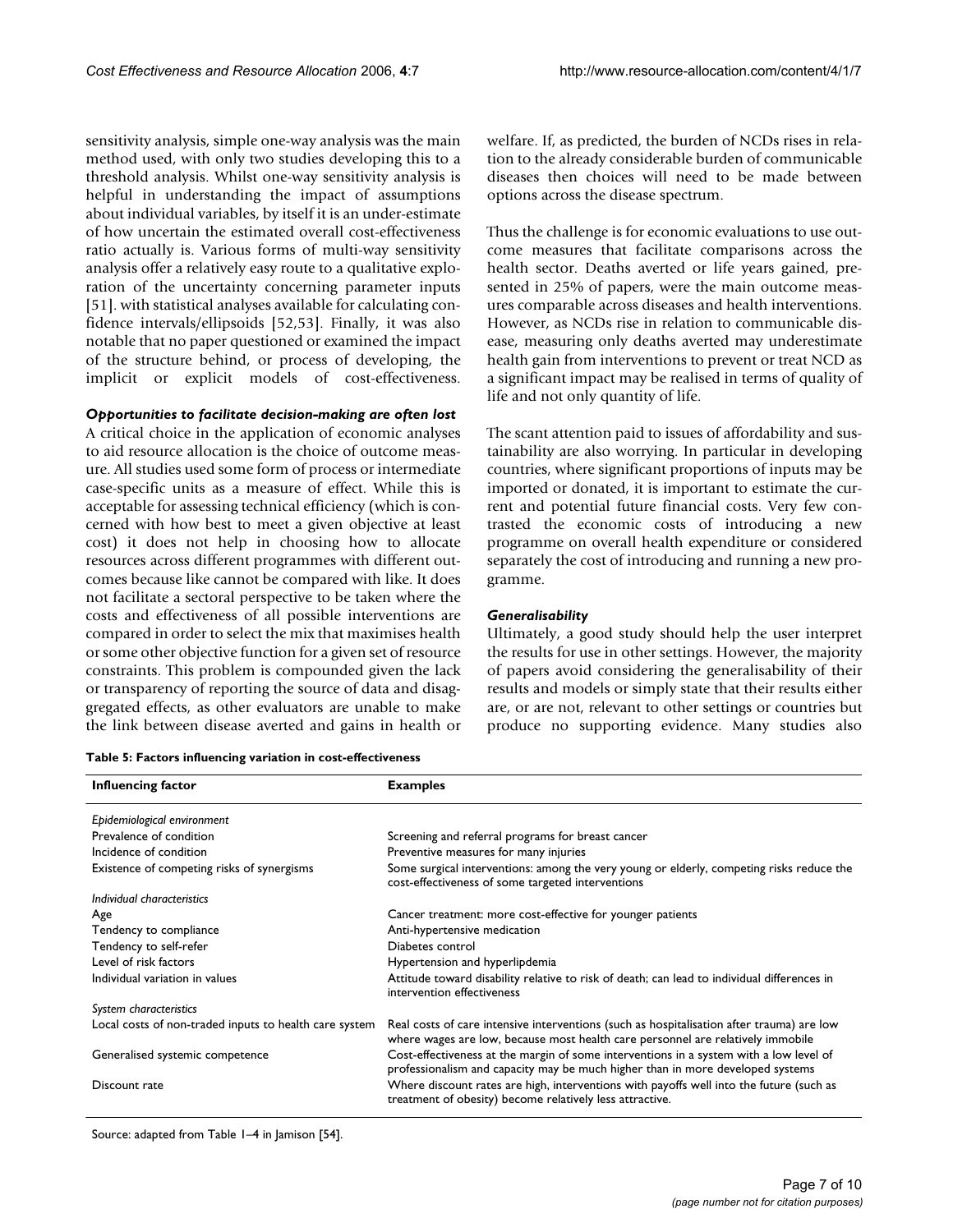adopted an incremental costing approach from which it is more difficult to transfer/generalise findings, unless the prior level of existing services and infrastructure is clearly specified, which was rarely the case.

At a basic level, consideration of the generalisability of results would be improved if cost data was disaggregated by price and utilisation level, to allow other analysts to adapt results to their own circumstances. Alternatively an investigation of how and why costs and effects vary within the study site would allow some judgement about the impact of independent variables on cost, effects and costeffectiveness in another setting. Table 5 is adapted from Jamison et al [54]. and provides some examples of the factors influencing variation in cost-effectiveness of NCD interventions. We suggest that researchers may find such variables a useful starting point for contemplating the design and analysis of future economic evaluations.

Given the paucity of evidence, the need to make decisions and the likelihood of the leagues tables of cost-effectiveness of health interventions in many regions of the world, it is imperative that researchers explore issues to do with generalisability within their own analysis. However, analysts have expressed concern that studies may be too context specific and that a great deal of effort would need to be spent on incorporating detailed information on local costs, social concerns and political constraints for the results/models to be generalised to another setting [55]. The response to the problem of poor quality context specific economic evaluations has been the arrival of the generalized cost-effectiveness analysis (CEA) [56]. Yet the emergence of league tables showing the cost-effectiveness of interventions for different regions has raised further questions. What evidence is used to generate such results? How are primary data be collected and if so by whom? What is the role of existing data? And how applicable are data from NCD economic evaluations conducted in developed countries to developing countries? Only a very small number of economic evaluations have been undertaken on NCDs in developing countries in recent years and, as we have shown, much of it is of dubious quality and limited in scope. Decisions made on the basis of the existing evidence base could result in the inefficient use of scarce resources. Furthermore, given the apparent preoccupation with the evaluation of communicable disease interventions in developing countries, the case for ensuring best practice in economic evaluations of NCDs is given added urgency. This is not to say that the methods for conducting economic evaluations of NCDs are any different from those applied to communicable disease. Rather, we believe there is 'added' value from ensuring that future economic evaluations undertaken in developing country settings are conducted in such a way as to improve their internal and external validity.

If, in the absence of appropriate evidence, results from developed countries are applied to developing country settings via generalised cost-effectiveness analyses then there needs to be a good understanding of which factors have the most impact on the results. In the context of NCDs, several parameters that have a large influence on the results of studies might differ substantially between developed and developing countries. For example in the case of cancer, this includes the age-specific incidence of cancer, all cause life expectancy, the age structure of the population, cancer treatment effectiveness and the cost in the absence of the preventive or screening intervention.

The clear advantage of the generalised cost-effectiveness approach is that it can be presented in a way that can be translated across different settings [56]. However it is also acknowledged that 'global or regional cost-effectiveness results may have limited relevance for local settings and policy processes'. A way through this is via the 'contextulisation' of generalized CEA to the country level. This is achieved in a number of ways from assuming interventions are done in a technically efficient way through to modifying analyses to capture some local variations such as differences in the use of labour [56]. Because the evidence base for the economic evaluation of NCDs is so weak, generalised CEA will have an increasingly important role to play in public health decision making, so long as local factors are fully taken into account.

## **Conclusion**

What are the implications for future economic evaluations in developing countries? First, future economic evaluations need to take a broader view and present data in a transparent way. We have also identified some clear gaps in the literature, particularly around injuries and strategies for tackling the consequences of the emerging tobacco epidemic in developing countries. Interventions to control chronic diseases such as diabetes mellitus and hypertension are also under-represented. Second, more research is needed which investigates the causes of variation among cost, effects and cost-effectiveness data within and between settings. Once this has been done, a third priority is to undertake more work on assessing the transferability/ generalisability of existing and future evaluations within and between settings and the results need to be explicitly tested in different settings.

## **Competing interests**

The author(s) declare that there are no competing interests

## **Authors' contributions**

DW and JFR conceived the idea of the study. JM designed the data extraction tool, undertook the review and wrote the first draft of the manuscript. All authors contributed to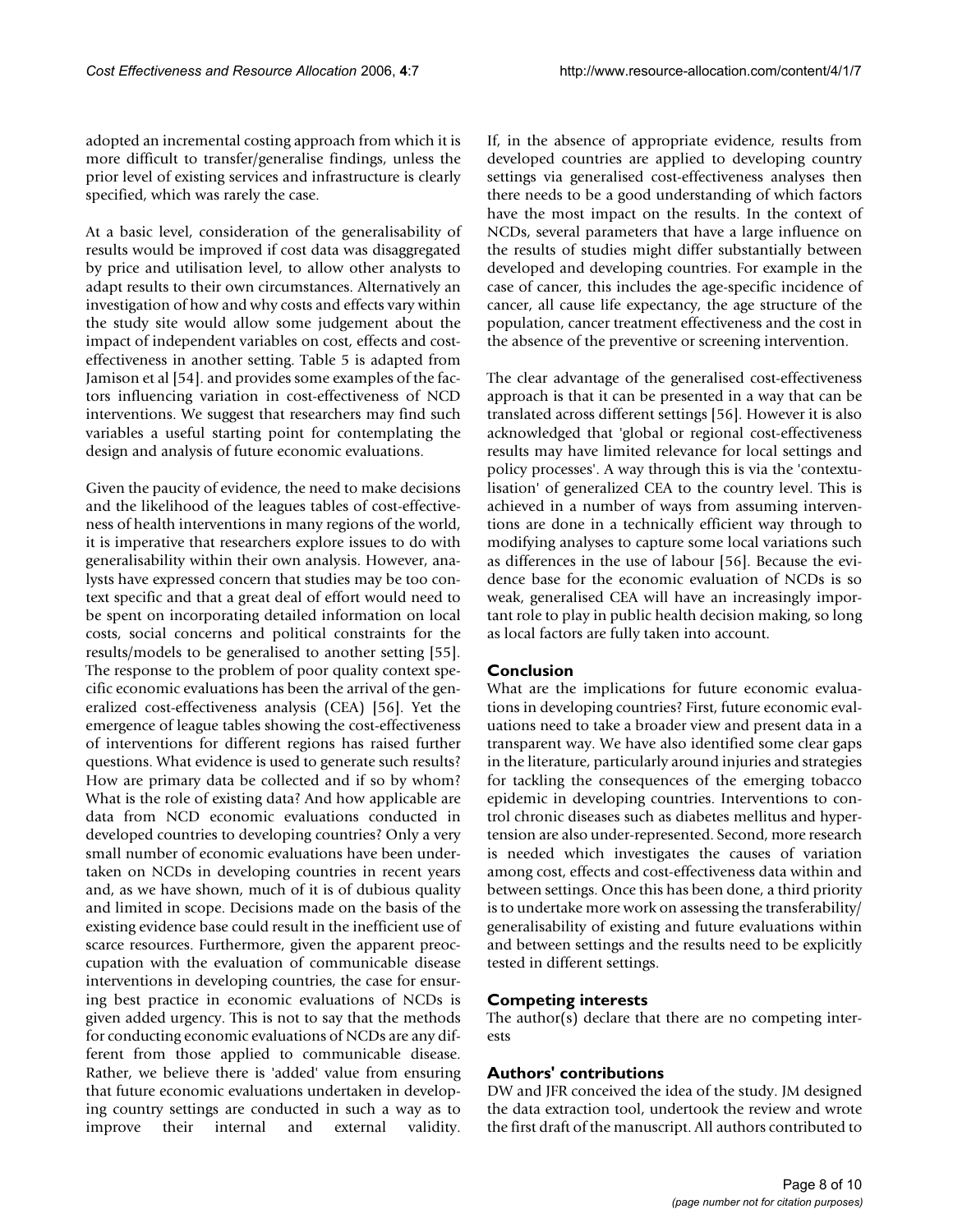subsequent redrafting of the manuscript and approved the final version.

## **Acknowledgements**

Jo-Ann Mulligan is a member of the Health Economics and Financing Programme which has received funds from the Department for International Development of the United Kingdom. DFID supports policies, programmes and projects to promote international development but the views and opinions expressed are those of the authors alone.

#### **References**

- 1. Bobadilla J, Frenk J, Lozano R, Frejka T, Stern C: **The epidemiologic transition and health priorities.** In In *Disease Control Priorities in Developing Countries* Edited by: Jamison D, Mosley W, Measham A, Bobadilla J. Oxford: Oxford Medical Publications; 1993:51-63.
- 2. Murray C, Lopez A: **[Progress and directions in refining the glo](http://www.ncbi.nlm.nih.gov/entrez/query.fcgi?cmd=Retrieve&db=PubMed&dopt=Abstract&list_uids=10694761)[bal burden of disease: a response to Williams.](http://www.ncbi.nlm.nih.gov/entrez/query.fcgi?cmd=Retrieve&db=PubMed&dopt=Abstract&list_uids=10694761)** *Health Economics* 2000, **9:**69-82.
- 3. Williams A: **[Calculating the global burden of disease: time for](http://www.ncbi.nlm.nih.gov/entrez/query.fcgi?cmd=Retrieve&db=PubMed&dopt=Abstract&list_uids=10082139) [a strategic reappraisal?](http://www.ncbi.nlm.nih.gov/entrez/query.fcgi?cmd=Retrieve&db=PubMed&dopt=Abstract&list_uids=10082139)** *Health Economics* 1999, **8:**1-8.
- 4. Mooney G, Wiseman V: **[Burden of disease and priority setting.](http://www.ncbi.nlm.nih.gov/entrez/query.fcgi?cmd=Retrieve&db=PubMed&dopt=Abstract&list_uids=10903537)** *Health Economics* 2000, **9:**369-372.
- 5. World Health Organisation: **World Health Report 2000: Health Systems: Improving Performance.** Geneva: WHO; 2000.
- 6. Bobadilla J, Cowley P, Musgrove P, Saxenian H: **Design, content and financing of an essential national package of health services.** *Bulletin of the World Health Organisation* 1994, **72:**653-662.
- 7. Walker D, Fox-Rushby J: **[Economic evaluation of communica](http://www.ncbi.nlm.nih.gov/entrez/query.fcgi?cmd=Retrieve&db=PubMed&dopt=Abstract&list_uids=11137950)[ble disease interventions in developing countries: a critical](http://www.ncbi.nlm.nih.gov/entrez/query.fcgi?cmd=Retrieve&db=PubMed&dopt=Abstract&list_uids=11137950) [review of the published literature.](http://www.ncbi.nlm.nih.gov/entrez/query.fcgi?cmd=Retrieve&db=PubMed&dopt=Abstract&list_uids=11137950)** *Health Economics* 2000, **9:**681-698.
- 8. Walker D, Fox-Rushby J: **Economic evaluation of parasitic diseases: a critique of the internal and external validity of published studies.** *International Health and Tropical Medicine* 2000, **5:**237-249.
- 9. Jamison D, Mosley W, Measham A, Bobadilla J: *Disease Control Priorities in Developing Countries* New York: Oxford University Press; 1993.
- 10. World Bank: **World Development Report 1993.** Oxford: Oxford University Press; 1993.
- 11. Berti P, Rowley |: Cost-effectiveness of Micronutrient Interven**tions. A review of the Literature and Analysis of NGO-led interventions.** Ottawa: PATH Canada; 2001.
- 12. Drummond M, O'Brian B, Stoddart G, Torrance G: *Methods for the Economic Evaluation of Health Care Programmes* 2nd edition. Oxford: Oxford University Press; 1998.
- 13. Abdool-Carrim T, Adler H, Becker P, Carides M, Ginsberg J, G G: **[The cost and benefit of prohylaxis against deep-vein throm](http://www.ncbi.nlm.nih.gov/entrez/query.fcgi?cmd=Retrieve&db=PubMed&dopt=Abstract&list_uids=9254816)[bosis in elective hip replacement.](http://www.ncbi.nlm.nih.gov/entrez/query.fcgi?cmd=Retrieve&db=PubMed&dopt=Abstract&list_uids=9254816)** *South African Medical Journal* 1997, **87:**594-600.
- 14. Aluoch J: **The presence of sickle cells in the peripheral blood film.** *Tropical and Geographical Medicine* 1995, **47:**89-91.
- 15. Ashworth A, Khanum S: **Cost-effective treatment for severely malnourished children: what is the best approach?** *Health Policy and Planning* 1997, **12:**115-121.
- 16. Bailie R: **[An economic appraisal of a mobile cervical cytology](http://www.ncbi.nlm.nih.gov/entrez/query.fcgi?cmd=Retrieve&db=PubMed&dopt=Abstract&list_uids=9180780) [screening service.](http://www.ncbi.nlm.nih.gov/entrez/query.fcgi?cmd=Retrieve&db=PubMed&dopt=Abstract&list_uids=9180780)** *South African Medical Journal* 1996, **86:**1179-1184.
- 17. Eddy D: **Setting priorities for cancer control programs.** *JNIC* 1986, **76:**187-199.
- 18. Edwards P, Lunt D, Fehrsen G, Lombard C, Steyn K: **[Improving](http://www.ncbi.nlm.nih.gov/entrez/query.fcgi?cmd=Retrieve&db=PubMed&dopt=Abstract&list_uids=9638122) [cost-effectiveness of hypertension management at a com](http://www.ncbi.nlm.nih.gov/entrez/query.fcgi?cmd=Retrieve&db=PubMed&dopt=Abstract&list_uids=9638122)[munity health centre.](http://www.ncbi.nlm.nih.gov/entrez/query.fcgi?cmd=Retrieve&db=PubMed&dopt=Abstract&list_uids=9638122)** *South African Medical Journal* 1998, **88:**549-554.
- 19. Fielder J, Dado D, Maglalang H, Juban N, Capistrano M, Magpantay M: **Cost analysis as a vitamin A program design and evaluation tool: a case study of the Philippines.** *Social Science and Medicine* 2000, **51:**223-242.
- 20. Gillis L, Koch A, Joyi M: **The value and cost-effectiveness of a home-visiting programme for psychiatric patients.** *South African Medical Journal* 1999, **77:**309-310.
- 21. Hauswald M, Ernest Y: **Designing a prehospital system for a developing country: estimated cost and benefits.** *American Journal of Hospital Medicine* 1997, **15:**600-603.
- 22. Jha P, Bangoura O, K R: **The cost of forty health interventions in Guinea.** *Health Policy and Planning* 1998, **13:**249-262.
- 23. Kaamugisha J, Feksi A: **[Determining the prevalence of epilepsy](http://www.ncbi.nlm.nih.gov/entrez/query.fcgi?cmd=Retrieve&db=PubMed&dopt=Abstract&list_uids=3136404) in the semi-urban population of Nakuru, Kenya, comparing [two independent methods not apparently used before in Epi](http://www.ncbi.nlm.nih.gov/entrez/query.fcgi?cmd=Retrieve&db=PubMed&dopt=Abstract&list_uids=3136404)[lepsy studies.](http://www.ncbi.nlm.nih.gov/entrez/query.fcgi?cmd=Retrieve&db=PubMed&dopt=Abstract&list_uids=3136404)** *Neuroepidemiology* 1988, **7:**115-121.
- 24. Levin H: **benefit-cost analysis of nutritional programs for anemia reduction.** *Research Observer* 1986, **1:**219-245.
- 25. Loevinsohn B, Sutter R, Costales M: **Using cost-effectiveness analysis to evaluate targeting strategies: the case of vitamin A supplementation.** *Health Policy and Planning* 1997, **12:**29-37.
- 26. Louw A, Carstens I, Hartshorne J, Blignaut R: **[Effectiveness of two](http://www.ncbi.nlm.nih.gov/entrez/query.fcgi?cmd=Retrieve&db=PubMed&dopt=Abstract&list_uids=8613581) [school-based caries preventive programmes.](http://www.ncbi.nlm.nih.gov/entrez/query.fcgi?cmd=Retrieve&db=PubMed&dopt=Abstract&list_uids=8613581)** *Journal of the Dental Association of South Africa* 1995, **50:**43-49.
- 27. Marseille E: **Cost-effectiveness of cataract surgery in a public health eye care programme in Nepal.** *Bulletin of the World Heath Organisation* 1996, **74:**319-324.
- 28. Mengistu M, Lungi Y, Mamo F: **Inpatient or outpatient initiation of insulin therapy.** *Tropical and Geographical Medicine* 1991, **43:**180-183.
- 29. Meyer M, Haworth C, McNeil L: **Is the use of recombinant human erythrpoietin in anaemia of prematurity cost-effective.** *South African Medical Journal* 1995, **86:**249-251.
- 30. Pant C, Pokharel G, Curtale F, Pokhrel R, Grosse R, Lepkowski J, *et al.*: **Impact of nutrition education and mega-dose vitamin A supplementation on the health of children in Nepal.** *Bulletin of the World Heath Organisation* 1996, **74:**533-545.
- 31. Perera B: **Efficacy and cost-effectiveness of inhaled steroids in asthma in a developing country.** *Archives of Disease in Childhood* 1995, **72:**316.
- 32. Phillips M, Sanghi T, Suarez R, McKigny J, Fiedler J: **The costs and effectiveness of three vitamin A interventions in Guatemala.** *Social Science and Medicine* 1996, **42:**1661-1668.
- 33. Shepard D, Walsh J, Muna W, Rose L, Guerrero R, Cruz L: **Costeffectiveness of ambulatory surgery in Cali, Columbia.** *Health Policy and Planning* 1993, **8:**136-142.
- 34. Singh A, Garner P, Floyd K: **Cost-effectiveness of public-funded options for cateract surgey in Mysore, India.** *The Lancet* 2000, **355:**180-184.
- 35. Smart A, Walters L: **[Pharmaco-economic assessment of the](http://www.ncbi.nlm.nih.gov/entrez/query.fcgi?cmd=Retrieve&db=PubMed&dopt=Abstract&list_uids=7570232) [HMG-CoA reductase inhibitors.](http://www.ncbi.nlm.nih.gov/entrez/query.fcgi?cmd=Retrieve&db=PubMed&dopt=Abstract&list_uids=7570232)** *South African Medical Journal* 1994, **84:**834-837.
- 36. Taylor D, Parris R, Martin A, Berk W: **[Clinical and cost-effective](http://www.ncbi.nlm.nih.gov/entrez/query.fcgi?cmd=Retrieve&db=PubMed&dopt=Abstract&list_uids=1910228)[ness of Prohylactic Parenteral Pencillin in the care of simple](http://www.ncbi.nlm.nih.gov/entrez/query.fcgi?cmd=Retrieve&db=PubMed&dopt=Abstract&list_uids=1910228) [wounds undergoing suture repair.](http://www.ncbi.nlm.nih.gov/entrez/query.fcgi?cmd=Retrieve&db=PubMed&dopt=Abstract&list_uids=1910228)** *West Indian Medical Journal* 1991, **40:**55-59.
- 37. Thomas K, Peter J, Cherian A, Guyatt G: **[Cost-effectiveness of](http://www.ncbi.nlm.nih.gov/entrez/query.fcgi?cmd=Retrieve&db=PubMed&dopt=Abstract&list_uids=8772331) [inhaled B-agonists v. oral salbutamol in asthma: a rand](http://www.ncbi.nlm.nih.gov/entrez/query.fcgi?cmd=Retrieve&db=PubMed&dopt=Abstract&list_uids=8772331)[omized double-blind cross-over study.](http://www.ncbi.nlm.nih.gov/entrez/query.fcgi?cmd=Retrieve&db=PubMed&dopt=Abstract&list_uids=8772331)** *The National Medical Journal of India* 1996, **9:**159-162.
- 38. Thomas S, Menon P, Alexander A: **[Postal follow up of patients](http://www.ncbi.nlm.nih.gov/entrez/query.fcgi?cmd=Retrieve&db=PubMed&dopt=Abstract&list_uids=7633311) [with epilepsy.](http://www.ncbi.nlm.nih.gov/entrez/query.fcgi?cmd=Retrieve&db=PubMed&dopt=Abstract&list_uids=7633311)** *The National Medical Journal of India* 1995, **8:**165-168.
- 39. Tintara H, Leetanaporn R: **Cost-benefit analysis of laproscopic adnextomy.** *East African Medical Journal* 1995, **73:**827-829.
- 40. Wambani J: **[Halothane consumption under varying breathing](http://www.ncbi.nlm.nih.gov/entrez/query.fcgi?cmd=Retrieve&db=PubMed&dopt=Abstract&list_uids=9103695) [circuit designs.](http://www.ncbi.nlm.nih.gov/entrez/query.fcgi?cmd=Retrieve&db=PubMed&dopt=Abstract&list_uids=9103695)** *East African Medical Journal* 1996, **73:**827-829.
- 41. Wansuphachart S: **Low osmolar (non-ionic) contrast media versus high (ionic) contrast media in intraveneous urography and enhanced computerized tomography: a cost-effectiveness analysis.** *South East Asian J Trop Med Public Health* 1991, **22:**664-676.
- 42. Whittaker D, Le Roux I, Feksi A: **[The cost-effectiveness of the](http://www.ncbi.nlm.nih.gov/entrez/query.fcgi?cmd=Retrieve&db=PubMed&dopt=Abstract&list_uids=3927496) [Philani Nutrition Day Centre in Crossroads squatter camp.](http://www.ncbi.nlm.nih.gov/entrez/query.fcgi?cmd=Retrieve&db=PubMed&dopt=Abstract&list_uids=3927496)** *South African Medical Journal* 1985, **68:**174-176.
- 43. Xiong W, Phillips M, Xiong H, Wang R, Dai Q, Kleinman J, *et al.*: **[Fam](http://www.ncbi.nlm.nih.gov/entrez/query.fcgi?cmd=Retrieve&db=PubMed&dopt=Abstract&list_uids=7953039)[ily-based intervention for schizophrenic patients in China: A](http://www.ncbi.nlm.nih.gov/entrez/query.fcgi?cmd=Retrieve&db=PubMed&dopt=Abstract&list_uids=7953039) [randomised controlled trial.](http://www.ncbi.nlm.nih.gov/entrez/query.fcgi?cmd=Retrieve&db=PubMed&dopt=Abstract&list_uids=7953039)** *British Journal of Psychiatry* 1994, **165:**239-247.
- 44. Zhang B, Yang B: **[Combined a fetoprotein testing and ultra](http://www.ncbi.nlm.nih.gov/entrez/query.fcgi?cmd=Retrieve&db=PubMed&dopt=Abstract&list_uids=10444731)[sonography as a screening test for primary liver cancer.](http://www.ncbi.nlm.nih.gov/entrez/query.fcgi?cmd=Retrieve&db=PubMed&dopt=Abstract&list_uids=10444731)** *Journal of Medical Screening* 1999, **6:**108-110.
- 45. Mendis S, Yach D, Bengoa R, Narvaez D, Zhang X: **Research gap in cardiovascular disease in developing countries.** *The Lancet* 2003, **361:**2246-2245.
- 46. Gerard K: **[Cost-utility in practice: a policy maker's guide to](http://www.ncbi.nlm.nih.gov/entrez/query.fcgi?cmd=Retrieve&db=PubMed&dopt=Abstract&list_uids=10120196) [the state of the art.](http://www.ncbi.nlm.nih.gov/entrez/query.fcgi?cmd=Retrieve&db=PubMed&dopt=Abstract&list_uids=10120196)** *Health Policy* 1992, **21:**249-279.